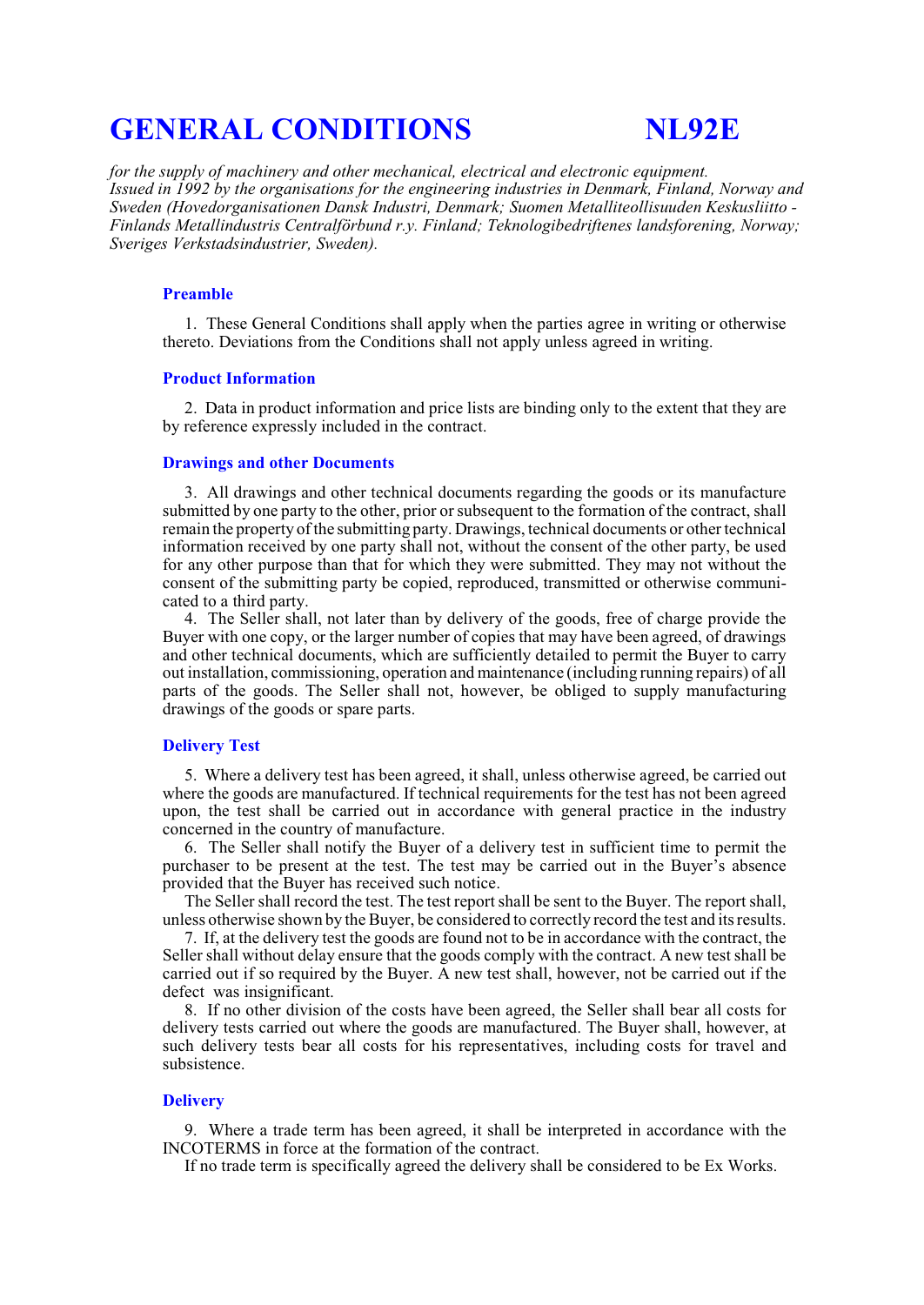#### **Time for Delivery. Delay**

10. If, instead of a fixed date for delivery, the parties have agreed on a period of time within which delivery shall take place, such period shall start to run at the formation of the contract.

11. If the Seller finds that he will not be able to deliver the goods at the agreed time for delivery or if delay on his part seems likely, he shall forthwith notify the Buyer thereof in writing, stating the reason for the delay and if possible the time when delivery can be expected. If the Seller fails to give such notice, he shall, notwithstanding the Clauses 13 and 14, reimburse the Buyer for any increase in expenses resulting from the failure to notify.

12. If delay in delivery is caused by a circumstance which under Clause 37 shall be considered a case of relief or by an act or omission on the part of the Buyer, the time for delivery shall be extended by a period which is reasonable having regard to the circumstances in the case. The time for delivery shall be extended even if the reason for delay occurs after the originally agreed time for delivery.

13. If the Seller does not deliver the goods on time, the Buyer is entitled to liquidated damages from the date on which delivery should have taken place.

The liquidated damages shall be payable at a rate of 0.5 per cent for each complete week of delay of that part of the agreed price which is properly attributable to that part of the goods which, due to the delay, cannot be put to its intended use.

The liquidated damages shall not exceed 7.5 per cent of such part of the agreed price.

The liquidated damages become due at the Buyer's written demand but not before all of the goods have been delivered or the contract is terminated under Clause 14.

The Buyer loses his right to liquidated damages if he has not lodged a claim in writing for such damages within six months after the time when delivery should have taken place.

14. If the Buyer is entitled to maximum liquidated damages under Clause 13 and if the goods are still not delivered, the Buyer may in writing demand delivery within a final reasonable period which shall not be less than one week.

If the Seller does not deliver within such final period and this is not due to any circumstance for which the Buyer is responsible, then the Buyer may, by notice in writing to the Seller, terminate the contract in respect of that part of the goods which cannot be put to its intended use.

In case of such termination the Buyer shall also be entitled to compensation for the loss he suffers because of the Seller's delay to the extent that the loss exceeds the maximum of liquidated damages to which the Buyer has become entitled under Clause 13. The compensation shall not exceed 7.5 per cent of that part of the price which is attributable to the part of the goods in respect of which the contract is terminated.

The Buyer shall also have the right to terminate the contract by written notice to the Seller if it is clear that there will occur a delay which under Clause 13 would entitle the Buyer to maximum liquidated damages. In case of termination on this ground the Buyer shall be entitled to both maximum liquidated damages and compensation under the third paragraph of this Clause.

Liquidated damages under Clause 13 and termination of the contract and limited compensation under this Clause 14 are the only remedies available to the Buyer in case of delay on the part of the Seller. All other claims against the Seller based on such delay shall be excluded. This limitation of the Seller's liability shall, however, not apply where the Seller has been guilty of gross negligence.

15. If the Buyer finds that he will be unable to accept delivery of the goods on the agreed date or if delay on his part seems likely, he shall forthwith notify the Seller thereof in writing stating the reason for the delay and if possible the time when he will be able to accept delivery.

If the Buyer fails to accept delivery on the agreed date he shall nevertheless make any payment which is dependent on delivery as if the goods in question had been delivered. The Seller shall arrange storage of the goods at the Buyer's risk and expense. The Seller shall also, if the Buyer so requires, insure the goods at the Buyer's expense.

16. Unless the Buyer's failure to accept delivery is due to any such circumstance as mentioned in Clause 37, the Seller may by notice in writing require the Buyer to accept delivery within a reasonable period.

If, for any reason for which the Seller is not responsible, the Buyer fails to accept delivery within such period, the Seller may by notice in writing terminate the contract in respect of that part of the goods which is ready for delivery but has not been delivered due to the Buyer's default. The Seller shall then be entitled to compensation for the loss he has suffered by reason of the Buyer's default. The compensation shall not exceed that part of the price which is attributable to the part of the goods in respect of which the contract is terminated.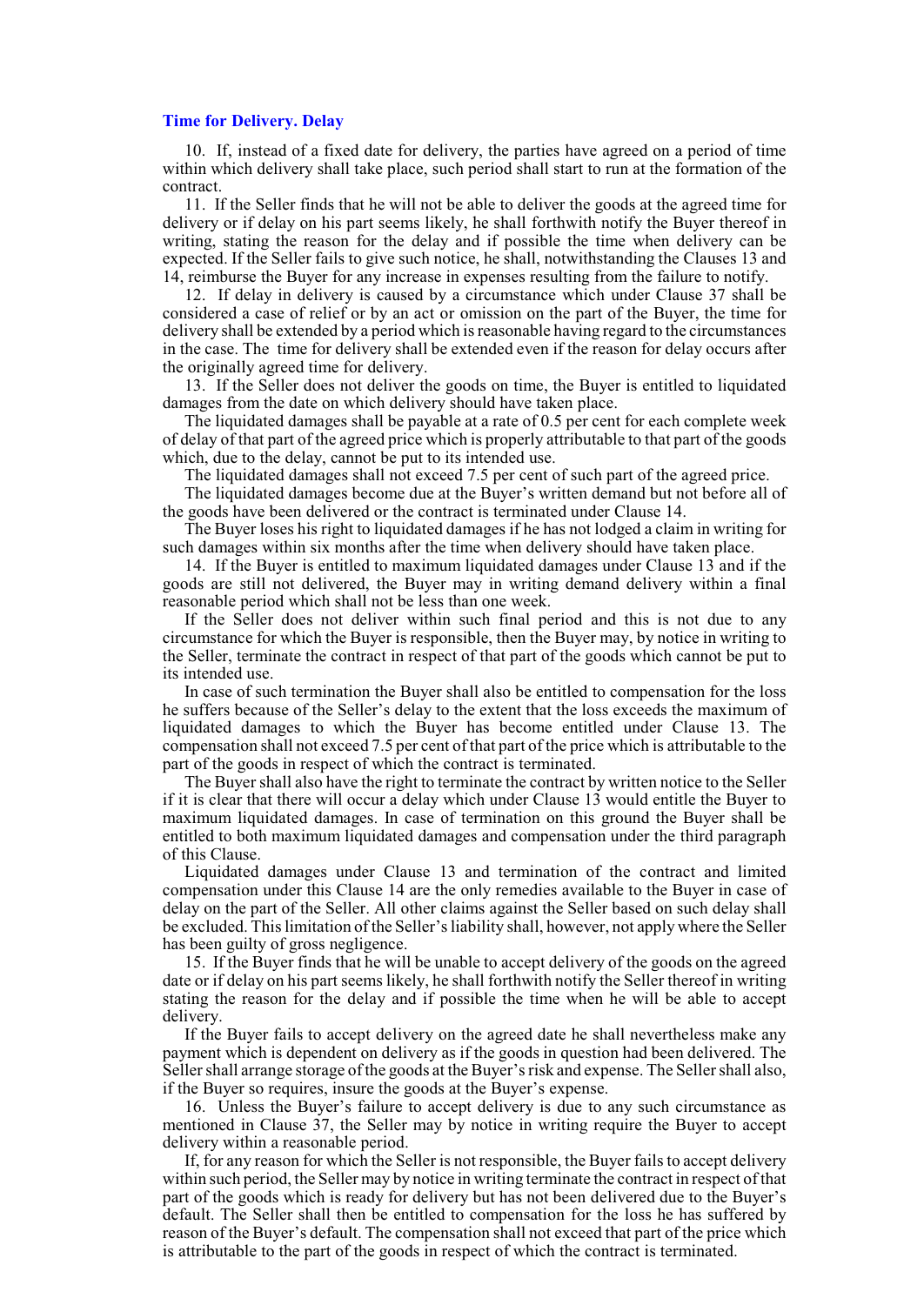# **Payment**

17. Unless otherwise agreed, the purchase price shall be paid with one third at the formation of the contract and one third when the bulk of the goods are notified as ready for delivery. Final payment shall be made at delivery of the goods.

18. If the Buyer fails to pay be the agreed date, the Seller shall be entitled to interest from the day on which payment became due at the rate of interest determined by the law on late payments in the Seller's country. If the Seller's country is Denmark, the rate of interest shall be nine percentage points above the official Danish discount rate.

19. If the Buyer has not paid the amount due within three months the Seller shall be entitled to terminate the contract by written notice to the Buyer and to claim compensation for the loss he has suffered. The compensation shall not exceed the agreed price.

## **Reservation of Title**

20. The goods shall remain the property of the Seller until paid for in full to the extent that such retention of property is permitted by the applicable law.

# **Liability for Defects**

21. The Seller shall, pursuant to the provisions of Clauses 22-34 below, by repair or replacement remedy any defect in the goods resulting from faulty design, materials or workmanship.

22. The Seller's liability is limited to defects which appear within a period of one year from the date of delivery of the goods. If the goods are used more intensely than agreed or could be foreseen at the formation of the contract, this period shall be reduced proportionally.

23. The Seller shall be liable for defects in parts of the goods which have been repaired or replaced under Clause 21 for a period of one year under the terms and conditions which apply to the original goods. The liability period defined in Clause 22 shall be extended for other parts of the goods only by a period equal to the period during which the goods could not be used because of defect.

24. The Buyer shall notify the Seller in writing of a defect without delay after the defect has become apparent, and in no case later than two weeks after the expiry of the period defined in Clause 22 as supplemented by Clauses 23 and 34. The notice shall contain a description of how the defect manifests itself.

Notice of a defect shall be given immediately if there is reason to believe that the defect may cause damage.

If the Buyer fails to notify the Seller of a defect in writing within the time limits set forth in this Clause, he shall forfeit his right to make any claim in respect of the defect.

25. On receipt of the written notice according to Clause 24 the Seller shall remedy the defect without undue delay and at his own cost as stipulated in Clauses 21-33.

Remedy of the defect shall take place at the Buyer's premises unless the Seller finds it appropriate to have the defective part or the goods returned to him for repair or replacement at his own premises.

The Seller shall carry out dismantling and re-installation of the part if this requires special knowledge. If such special knowledge is not required, the Seller has fulfilled his obligations in respect of the defect when he delivers a duly repaired or replaced part to the Buyer.

26. If the Buyer gives such notice as described in Clause 24, and no defect is found for which the Seller is liable, the Seller shall be entitled to compensation for the work and costs which he has incurred as a result of the notice.

27. If dismantling or re-installation of parts necessitates intervention in other equipment than the goods, the labour and costs resulting therefrom shall be the Buyer's responsibility.

28. All transports in connection with repair or replacement shall be at the Seller's risk and expense.

The Buyer shall follow the Seller's instructions as to how the transport shall be carried out.

29. The Buyer shall bear the increase in costs for remedying a defect which the Seller incurs when the goods are situated elsewhere than at the destination stated in the contract or if no destination has been stated - the place of delivery.

30. Defective parts which are replaced in accordance with Clause 21 shall be placed at the Seller's disposal and shall become his property.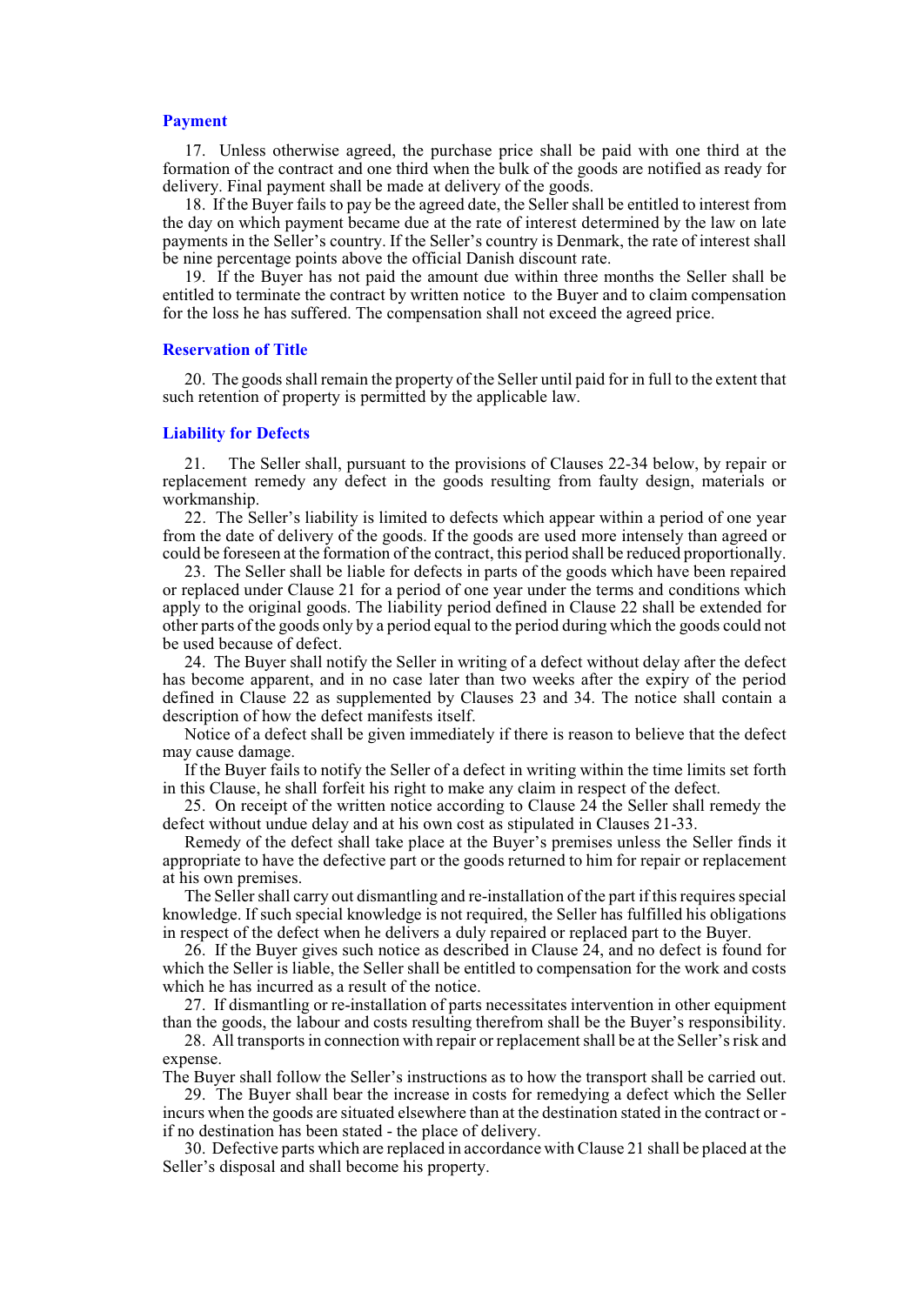31. If the Seller fails to fulfil his obligations under Clause 25 within a reasonable time, the Buyer may by written notice require him to do so within a final time. If the Seller fails to fulfil his obligations within that time limit, the Buyer may choose to:

a) have the necessary remedial work carried out and/or have new parts manufactured at the Seller's risk and expense, provided that the Buyer proceeds in a reasonable manner, or

b) demand a reduction of the agreed price not exceeding 15 per cent thereof.

If the defect must be considered substantial, the Buyer may instead choose to terminate the contract by written notice to the Seller. The Buyer shall equally be entitled to such termination where the defect remains substantial after measures referred to in a). In case of termination, the Buyer shall be entitled to compensation for the loss he has suffered. Then compensation shall, however, not exceed 15 per cent of the agreed price.

32. The Seller is not liable for defects arising out of materials provided by, or a design stipulated or specified by the Buyer.

33. The Seller is only liable for defects which appear under the conditions of operation provided for in the contract and under proper use of the goods.

The Seller's liability does not cover defects caused by occurrences after the risk in the goods has passed to the Buyer. The liability does not e.g. cover defects which are caused by faulty maintenance or incorrect installation from the Buyer's side, by alterations undertaken without the Seller's consent in writing, or by faulty repairs by the Buyer. Finally the Seller's liability does not cover normal wear and tear or deterioration.

34. Notwithstanding the provisions of Clauses 21-33 the Seller shall have no liability for defects in any part of the goods for more than two years from the start of the liability period defined in Clause 22.

35. Save as stipulated in Clauses 21-34 the Seller shall have no liability for defects. This applies to any loss the defect may cause, including but not limited to loss of production, loss of profit and any other consequential economic loss. This limitation of the Seller's liability shall, however, not apply if he has been guilty of gross negligence.

### **Liability for Damage to Property Caused by the Goods**

36. The Buyer shall indemnify and hold the Seller harmless to the extent that the Seller incurs liability towards any third party in respect of any damage for which the Seller is not liable towards the Buyer according to the second and third paragraphs of this Clause.

The Seller shall not be liable for loss or damage caused by the goods

- a) to any (movable or immovable) property, where the damage occurs while the goods are in the Buyer's procession, or
- b) to products manufactured by the Buyer or to products of which the Buyer's products form a part or for loss or damage to any property, where the damage is caused by these products because of properties in the goods.

The Seller shall under no circumstances be liable for loss of production, loss of profit or any other consequential economic loss.

The above limitations in the Seller's liability shall not apply where the Seller has been guilty of gross negligence.

If a claim for loss or damage as described in this Clause is raised by a third party against either party to the contract, the latter shall forthwith notify the other party thereof.

The Seller and the Buyer shall be mutually obliged to let themselves be summoned to the court or arbitral tribunal which examines claims against either of them, where the claim is based on damage alleged to have been caused by the goods. The liability as between the Seller and the Buyer shall, however, always be settled by arbitration in accordance with Clause 40.

# **Grounds for Relief (Force Majeure)**

37. The following circumstances shall be considered as grounds for relief if they impede the performance of the contract or makes performance unreasonably onerous: industrial disputes and any other circumstance beyond the control of the parties such as fire, war, mobilization or military call up of a comparable scope, requisition, seizure, currency restrictions, insurrection and civil commotion, shortage of transport, general shortage of materials, restrictions in the use of power and defects or delays in deliveries by subcontractors caused by any such circumstance as referred to in this Clause.

The above described circumstances shall constitute grounds for relief only if their effect on the performance of the contract could not be foreseen at the time of formation of the contract.